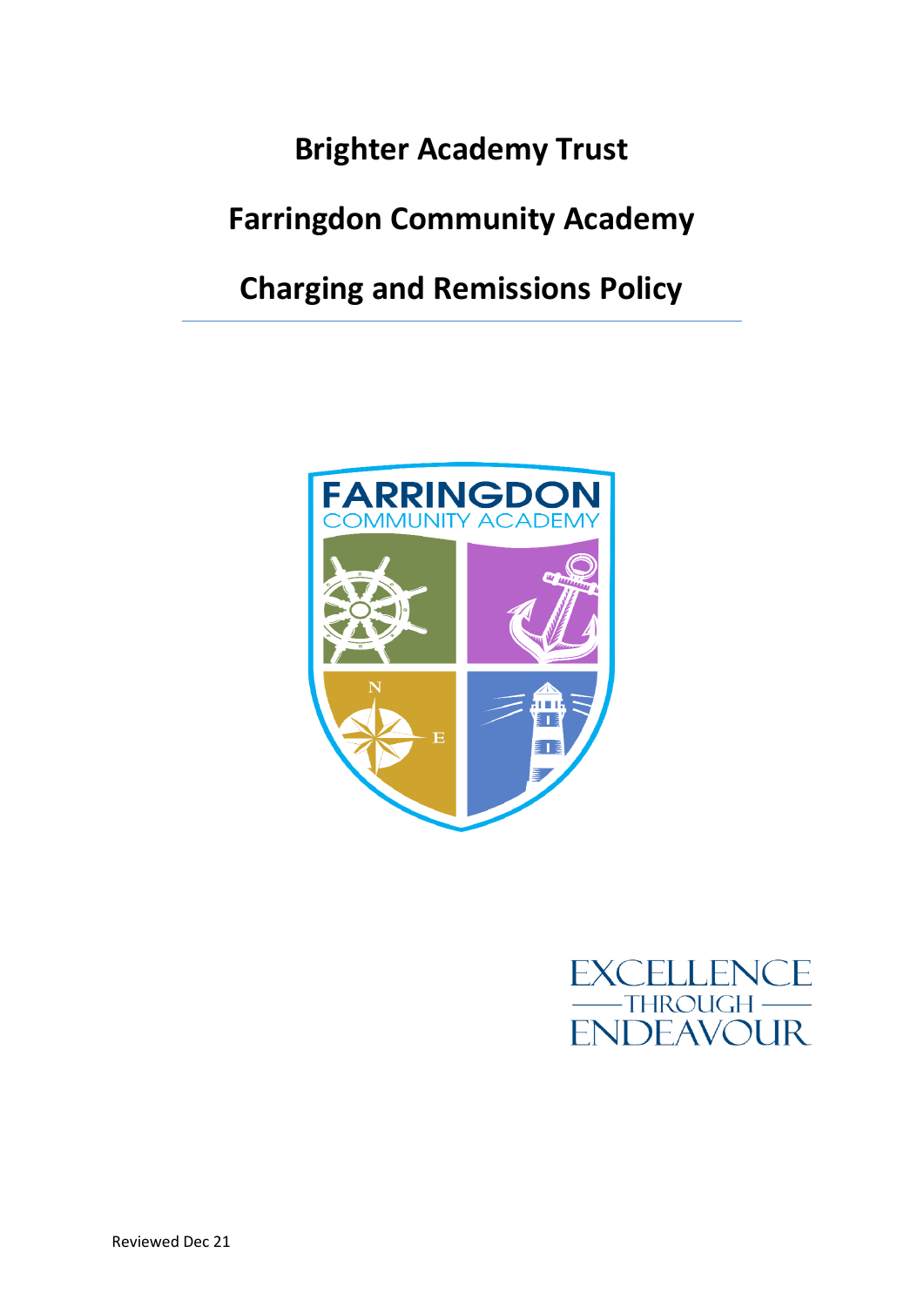## **1.0 Purpose and Scope**

This policy is aimed at all administration, teaching and support staff, students and parents/carers. It sets out what charges will be levied for activities, what remissions will be implemented and the circumstances under which voluntary contributions will be requested from parents/carers.

This policy is based on advice from the Department for Education (DfE) on charging for school activities and the Education Act 1996, sections 449-462 of which set out the law on charging for school activities in England. Academies are required to comply with this Act through their funding agreements.

This policy complies with our funding agreement and articles of association.

## **2.0 Activities for which charges cannot be made**

- 2.1 The Local Governing Body recognises that legislation prohibits charges for the following:
	- Admission applications.
	- Education provided during Academy hours (including the supply of any materials, books, instruments or other equipment).
	- Education provided outside Academy hours, if it is part of the National Curriculum, or part of a syllabus for a prescribed public examination that the student is being prepared for at the Academy, or part of religious education.
	- Tuition for students learning to play musical instruments, if the tuition is required as part of the National Curriculum, or part of a syllabus for a prescribed public examination that the student is being prepared for at the Academy.
	- Entry for a prescribed public examination, if the student has been prepared for it at the Academy.
	- Examination re-sit(s) if the pupil is being prepared for the re-sit(s) at the Academy
	- Supply teachers to cover those teachers who are absent from the Academy accompanying students on National Curriculum or examination courses.
	- Transporting registered students to or from the Academy premises, where in the past, the local education authority has had a statutory obligation to provide transport.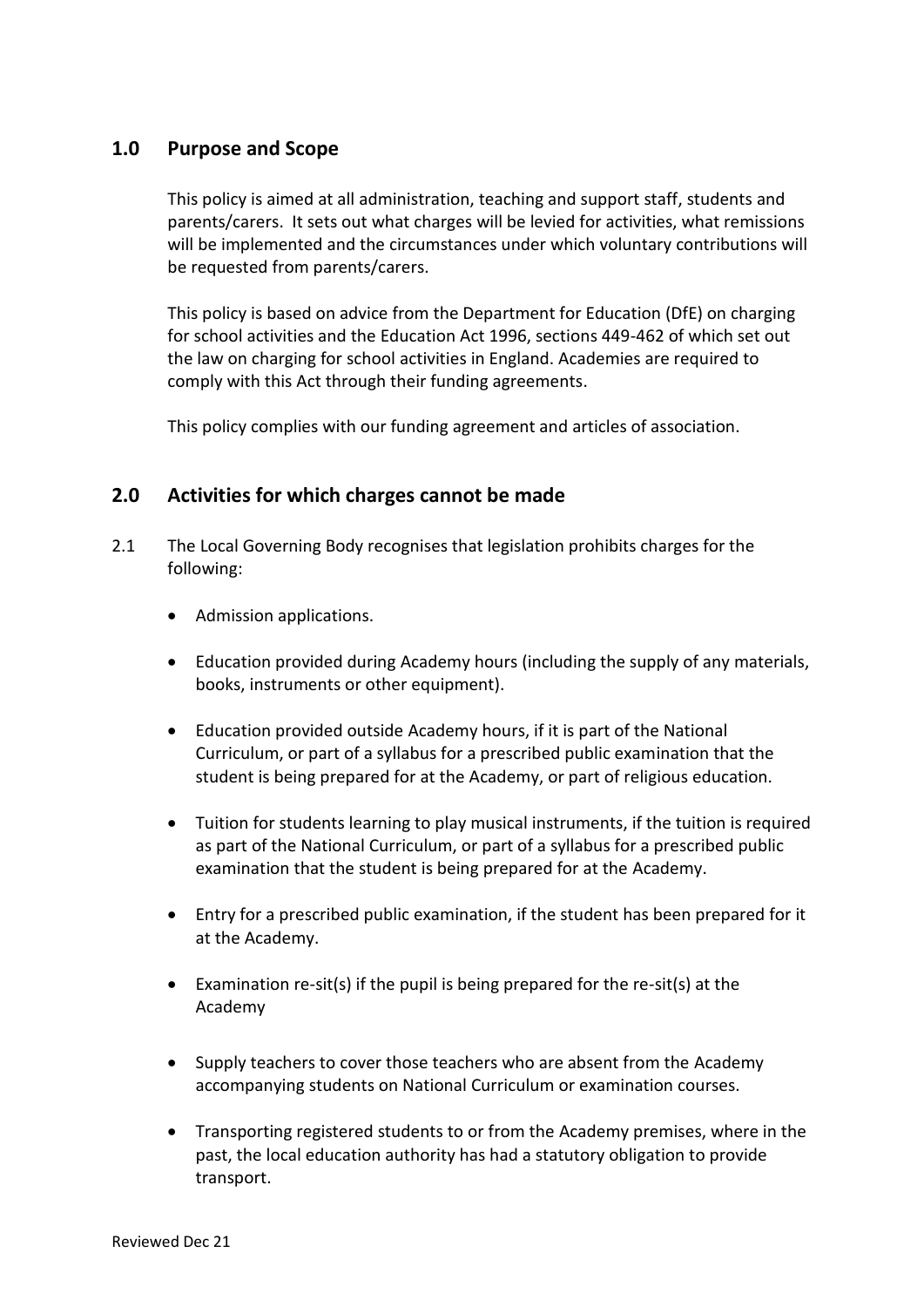- Transporting registered students to other premises where the Local Governing Body or in the past, the local education authority has arranged for students to be educated.
- Transport that enables a student to meet an examination requirement when he or she has been prepared for that examination at the Academy.
- Transport provided in connection with an educational visit.

## **3.0 Activities for which charges may be made**

- 3.1 The following activities will be charged by the Academy. The charge will not exceed the cost of the provision and will be proportional for each student.
	- Any materials, books, instruments or equipment, where the child's parent wishes him or her to own them
	- Optional extras (see below)
	- Music and vocal tuition, in limited circumstances
	- Community facilities
- 3.2 The following are optional extras:
	- Education provided outside of school time that is not part of the National Curriculum; syllabus for a prescribed public examination; or religious education.
	- Examination entry fee(s) if the registered pupil has not been prepared for the examination(s) at the school
	- Transport (other than transport that is required to take the pupil to school or to other premises where the local authority or governing board has arranged for the pupil to be provided with education)
	- Extended day services offered to pupils (such as after-school clubs and supervised homework sessions)

When calculating the cost of optional extras, an amount may be included in relation to: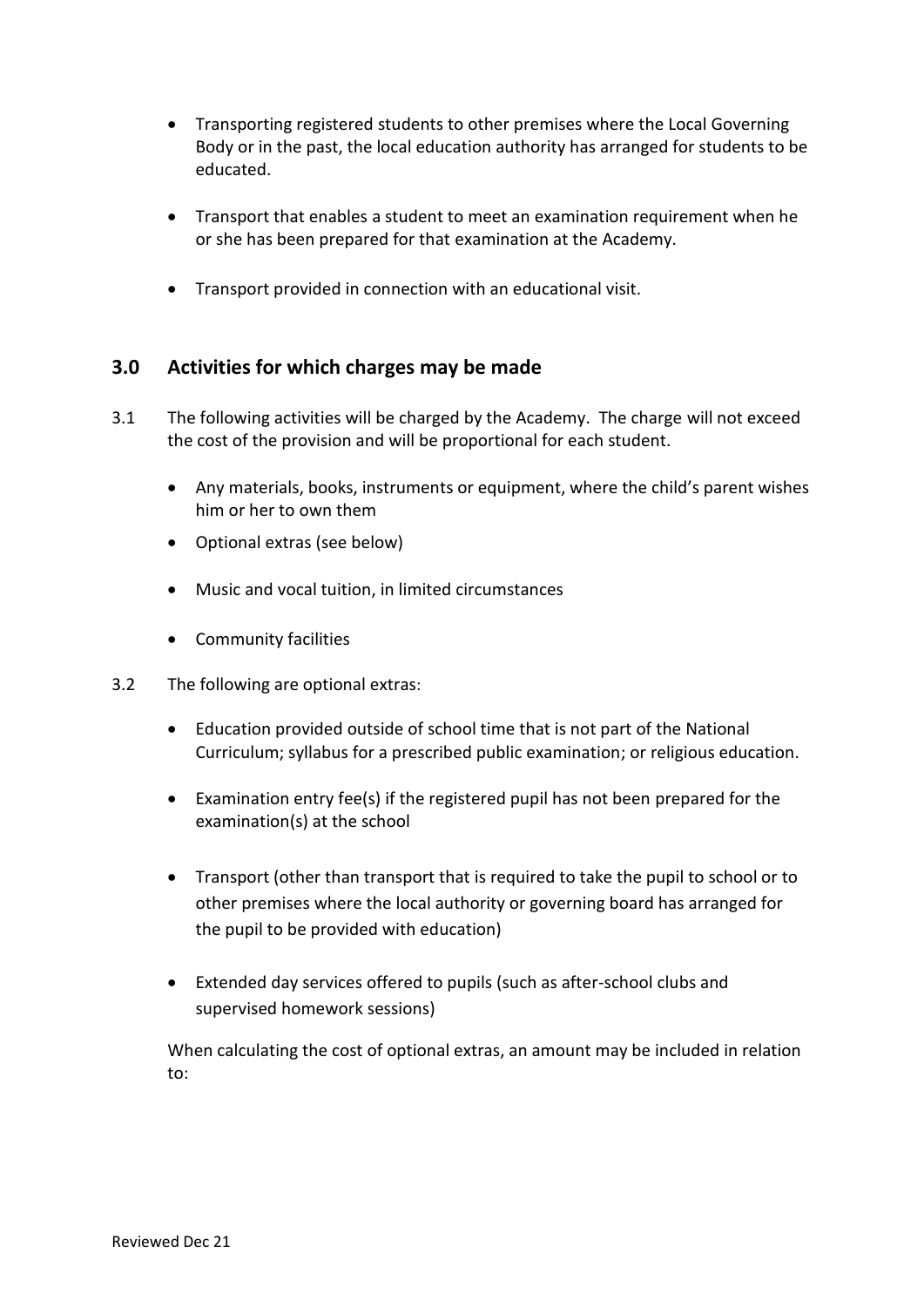| <b>Activity</b>                                                                                                                                                                                                                                             | <b>Note</b>                                                                                                                                                               |
|-------------------------------------------------------------------------------------------------------------------------------------------------------------------------------------------------------------------------------------------------------------|---------------------------------------------------------------------------------------------------------------------------------------------------------------------------|
| Board and lodging on residential trips                                                                                                                                                                                                                      | Information about activities and costs to be<br>distributed to parents/carers well in<br>advance of any trip, to enable financial<br>planning by the family to take place |
| The proportionate costs for any student on<br>activities wholly or mainly outside Academy<br>hours ('Optional extras') to meet the costs<br>of:<br>Travel<br>Materials and equipment<br>Non teaching staff costs<br><b>Entrance fees</b><br>Insurance costs |                                                                                                                                                                           |
| Vocal and musical instrumental tuition                                                                                                                                                                                                                      | Changes to cover additional costs incurred<br>by the Academy, beyond any element<br>covered by public funding                                                             |
| Re-sits for public examinations where no<br>further preparation has been provided by<br>the Academy                                                                                                                                                         |                                                                                                                                                                           |
| Examination fees where a student fails<br>without good reason to sit an exam                                                                                                                                                                                | After consultation with parents/carers                                                                                                                                    |
| Any other education, transport or<br>examinations fee unless charges are<br>specifically prohibited                                                                                                                                                         |                                                                                                                                                                           |
| Breakages, repairs and replacements as a<br>result of damage caused wilfully or<br>negligently by the student                                                                                                                                               | Charges will be made after consultation<br>with parents/carers and will not exceed<br>total replacement/repair costs                                                      |
| Extra-curricular activities and clubs Charges<br>to cover the additional costs<br>incurred by the Academy, beyond any<br>element covered by public funding                                                                                                  | Any extended Academy activity Charges to<br>cover the additional costs<br>incurred by the Academy, beyond any<br>element covered by public funding                        |
| Damage/vandalism / loss to and of<br>Academy<br>property or services                                                                                                                                                                                        | Charges will be made after consultation<br>with parents/carers and will not exceed<br>total replacement / repair costs                                                    |
| Replacement of any damaged parts caused<br>by students setting off fire alarms for a<br>prank                                                                                                                                                               | A charge of £50 will be made to a student<br>who deliberately triggers the fire alarm<br>knowing there to be no fire.                                                     |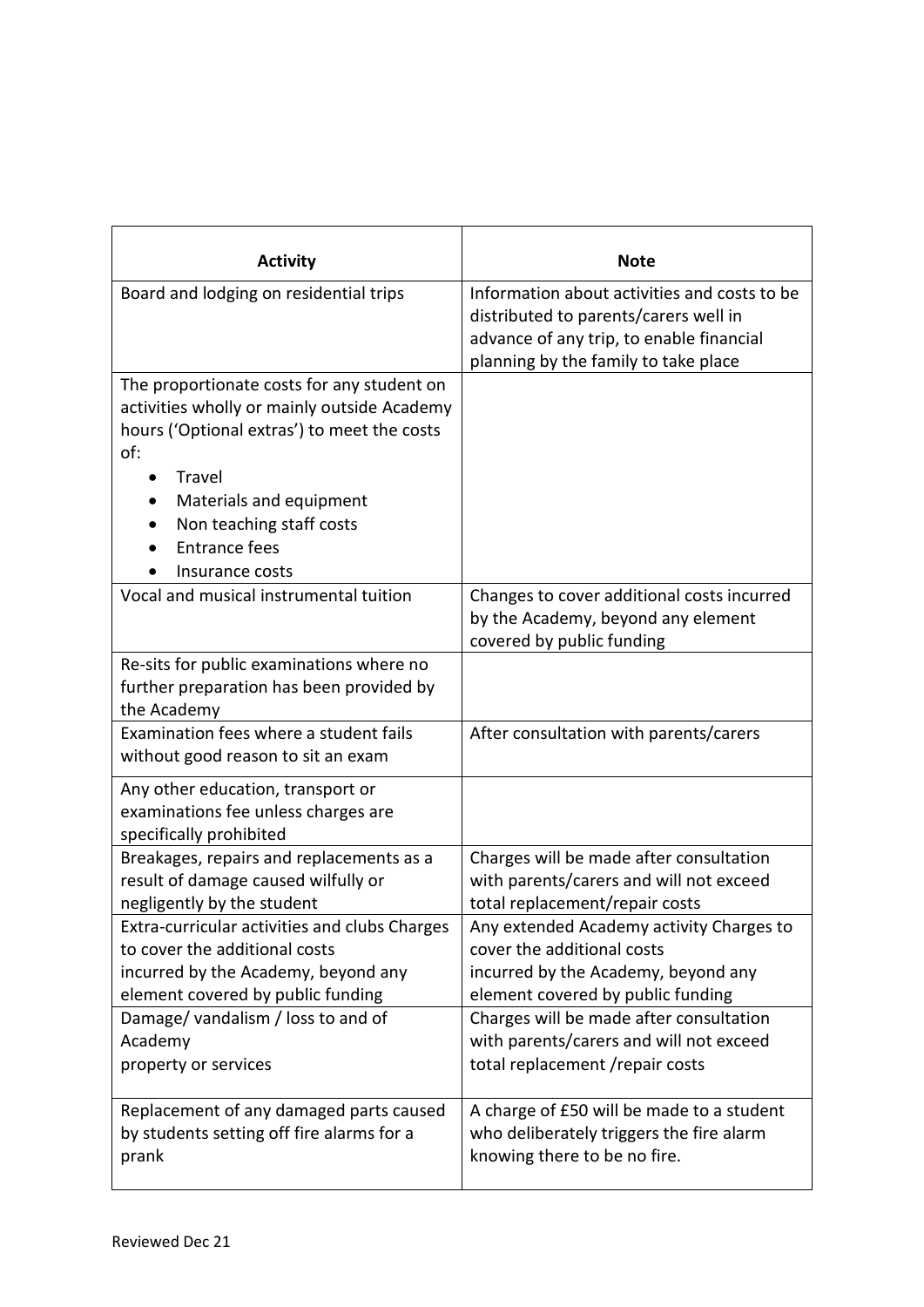| Any materials, books, instruments or | To include, but not be limited to, stationery |
|--------------------------------------|-----------------------------------------------|
| equipment, where a student's parent  | purchases, optional revision guides,          |
| wishes him/her to own them           | specialist Art equipment and items made in    |
|                                      | technology lessons                            |

3.2 The Academy will make every effort to ensure that all information clearly defines costs and activities as simply and clearly as possible and is communicated well in advance, to enable families to plan for these charges.

#### **4.0 Remissions**

- 4.1 As far as its resources allow, the Academy will support students and their families to participate in the full range of activities which will be offered as part of the curricular and extra-curricular provision, where a voluntary parental contribution may be necessary, for any activity to be financially viable. This applies particularly to those students whose families receive support payments, such as those detailed below. While each case for support will be reviewed sympathetically, and in full confidence, the Academy itself has only limited resources at its disposal, and will seek to use these resources prudently to affect the greatest number of its students.
- 4.2 Students whose parents/carers are in receipt of the following support payments will, on addition to having a free Academy lunch entitlement, also be entitled to apply to the Academy for some remission of charges for board and lodging costs during residential and other Academy trips.
- 4.3 The relevant support payments are:
	- Income Support:
	- Income Based Jobseeker's Allowance;
	- Support under Part VI of the Immigration and Asylum Act 1999;
	- The guarantee element of Pension Credit;
	- Child Tax Credit, (provided that Working Tax Credit is not also received and the family's annual gross income does not exceed £16,190)
	- Working Tax Credit run-on (this is paid for 4 weeks after an individual stops qualifying for Working Tax Credit)
	- Universal Credit (if the application was made on or after 1 April 2018, the family's income must be less than £7,400 per year – after tax and not including any benefits)

## **5.0 Voluntary Contributions**

5.1 The Head Teacher may ask parents/carers for a voluntary contribution to support Academy activities.